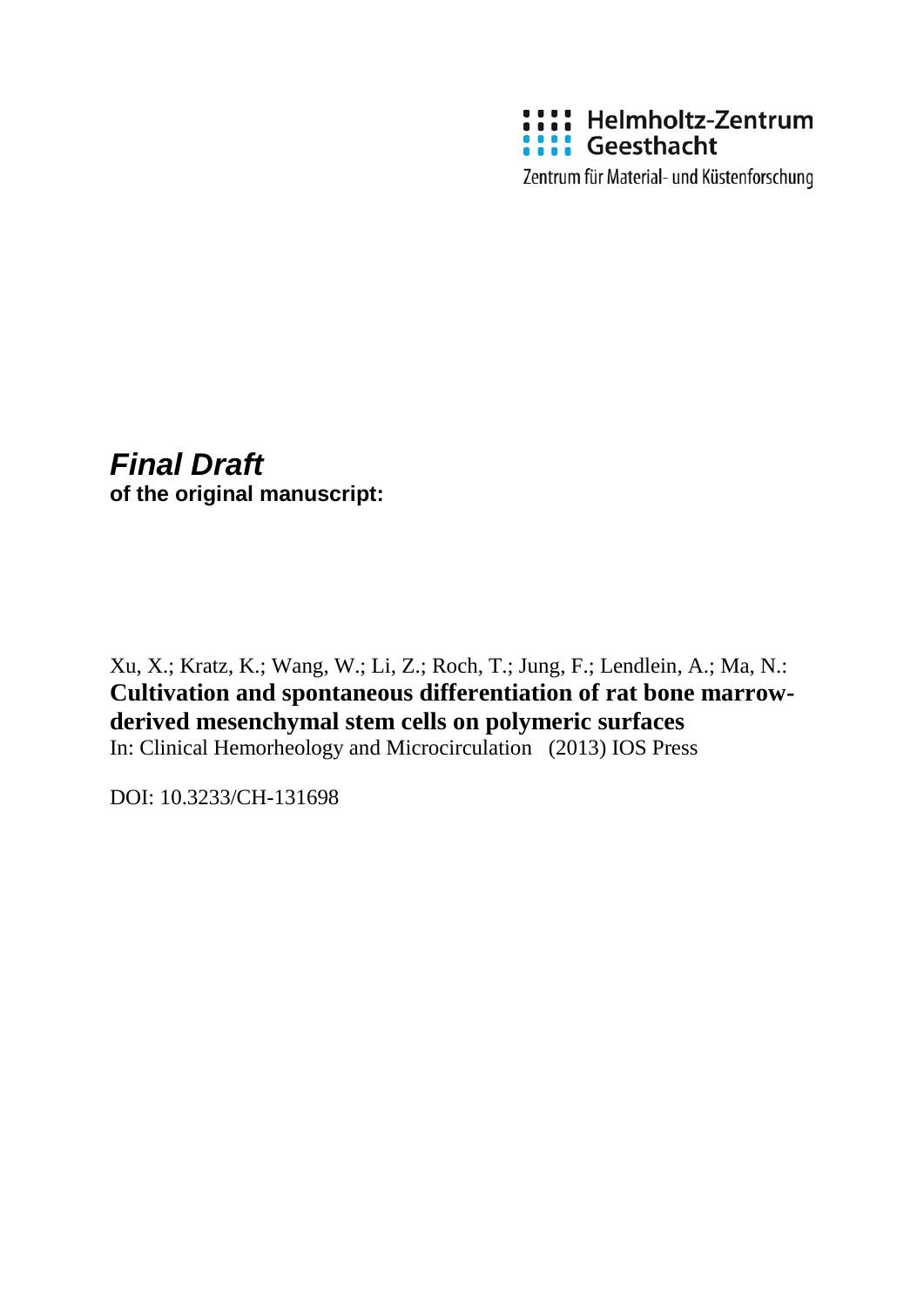# **Cultivation and spontaneous differentiation of rat bone marrow-derived mesenchymal stem cells on polymeric surfaces**

Xun Xu<sup>#</sup>, Karl Kratz<sup>#</sup>, Weiwei Wang<sup>#</sup>, Zhengdong Li, Toralf Roch, Friedrich Jung, Andreas Lendlein\* and Nan Ma<sup>#</sup>

*Institute of Biomaterial Science and Berlin-Brandenburg Centre for Regenerative Therapies, Helmholtz-Zentrum Geesthacht, Teltow, Germany* 

# Xun Xu, Karl Kratz, Weiwei Wang, Nan Ma contributed equally to this work.

# \***Correspondence:**

|        | Prof. Dr. Andreas Lendlein                                                      |
|--------|---------------------------------------------------------------------------------|
|        | Institute of Biomaterial Science and Berlin-Brandenburg Centre for Regenerative |
|        | Therapies, Helmholtz-Zentrum Geesthacht, Kantstr. 55, 14513 Teltow, Germany     |
| Email: | andreas.lendlein@hzg.de                                                         |
| Phone: | $+49(0)3328352-450$                                                             |
| Fax:   | $+49(0)3328352-452$                                                             |

# *Abstract:*

Accumulating evidence demonstrated many physical and chemical cues from the local microenvironment could influence mesenchymal stem cells (MSCs) maintenance and differentiation. In this study, we systematically investigated the interaction of rat bone marrow-derived mesenchymal stem cells (rBMSCs) and polymeric substrates. Adhesion, proliferative capacity, cytoskeleton alteration, cytotoxicity, apoptosis, senescence, and adipogenesis potential of rBMSCs were determined on these polymeric inserts prepared from polyetherurethane (PEU) and poly(ether imide) (PEI). Inserts for culture plates were applied to ensure that the rBMSCs were solely in contact to the tested material. The explored inserts exhibited advancing contact angles of 84° (PEU) and 93° (PEI). Finally, the micromechanical properties determined by atomic force microscopy (AFM) indentation varied in the range from 6 GPa (PEU) to 13 GPa (PEI). We found that both PEU and PEI showed a good cell compatibility to rBMSCs. rBMSCs could adherent on both polymeric surfaces with the similar adhesion ratio and subsequent division rate. However, cells cultured on PEU exhibited higher apoptosis level and senescence ratio, which resulted in lower cell density (22061 $\pm$ 3000/cm<sup>2</sup>) compared to that on PEI (68395 $\pm$ 8000/cm<sup>2</sup>) after 20 days cultivation. Morphological differences of rBMSCs were detected after 5 days cultivation. Cells on PEU exhibited flat and enlarged shape with rearranged filamentous actin (F-actin) cytoskeleton, while cells on PEI and tissue culture plate (TCP) had similar spindle-shape morphology and oriented F-actin. After 20 days, lipid droplets were spontaneously formed in rBMSCs on PEU and PEI but not on TCP. Both PEU and PEI might trigger rBMSCs towards spontaneous adipogenic commitment, whereas PEI provided better cell compatibility on rBMSCs apoptosis, senescence and proliferation.

*Keywords:* Mesenchymal stem cells, polymeric surface, cell-material interaction, cellular senescence, spontaneous differentiation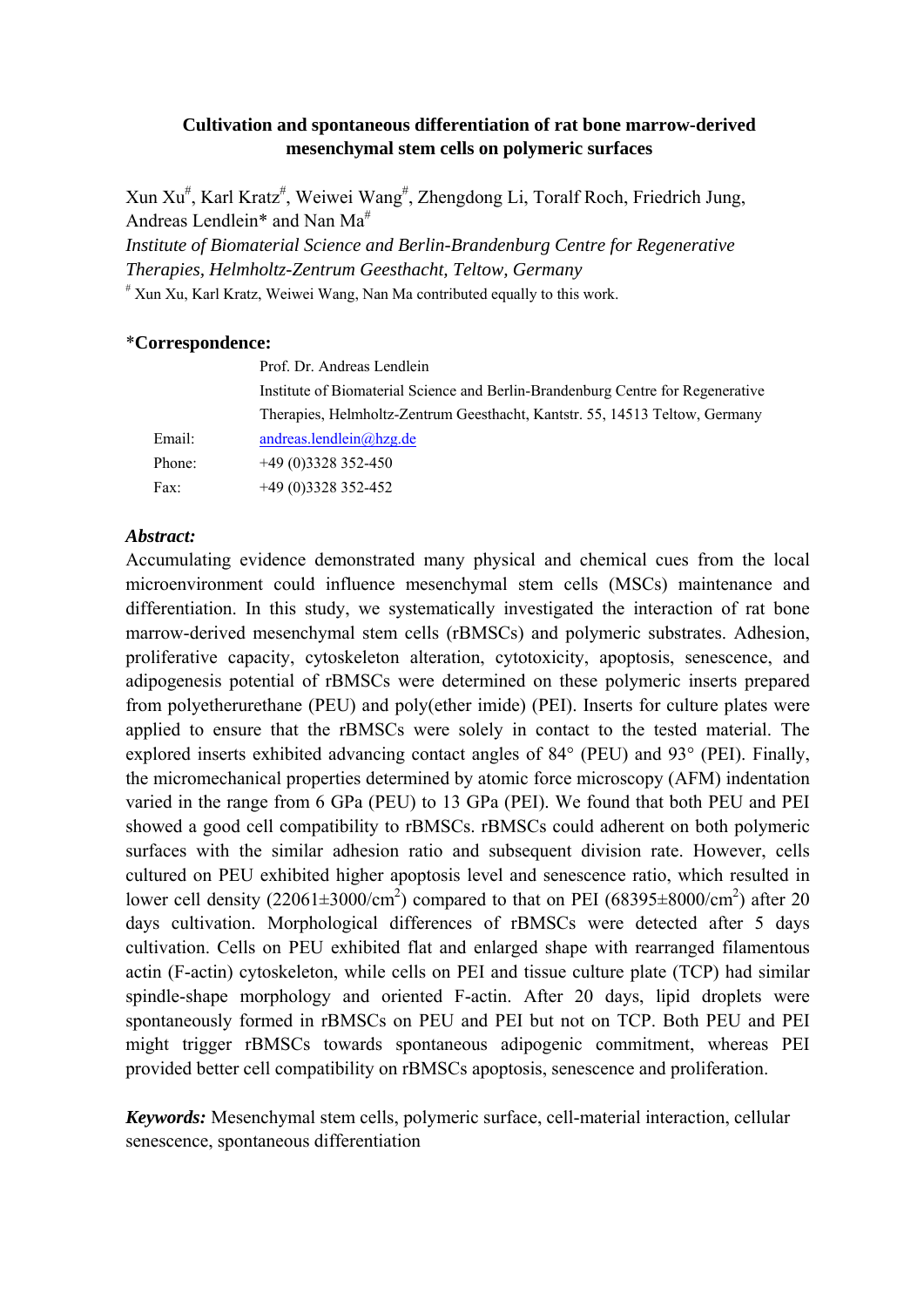#### **1 Introduction**

Cell transplantation utilizing various cell types has emerged as a promising therapeutic approach for restoration of organ functions. Among these investigated cells, mesenchymal stem cells (MSCs) attracted a lot of attention [26, 34, 36, 45], since they are self-renewing clonal precursors of non-hematopoietic stromal tissues and could differentiate into specific lineages including osteoblasts, chondrocytes and adipocytes under appropriate environment or inductions [28, 35, 38, 44]. However, the unexpected low cellular engraftment after transplantation greatly limited their clinical translation. Similar as other somatic cells, MSCs also undergo the typical "Hayflick limit" and show the cellular senescence phenotypes [42]. It has been speculated that the replicative senescence could be triggered by accumulation of cellular defects, changes of telomeres or telomerase and the external culture environments such as oxidative stress [23, 43]. In addition, the specific surface features may also influence the self-renewal and senescence of stem cells. The senescence could lead to alternation in gene expression of molecular signature and decline of cell functions [6, 30]. Thus, it is necessary to combine MSCs with biomaterials to establish an optimized condition for MSCs maintenance and differentiation and therefore improve the efficacy of cell therapy.

In recent years, several studies have reported the influence of physicochemical properties of cell culture surfaces on the *ex vivo* maintenance and differentiation of MSCs [11, 13, 15, 16], but in most of these investigations, the tested materials were placed in commercially available tissue culture plate (TCP), which might involve the influence of the fixation materials or TCP itself. Here, a recently introduced polymeric insert system for cell culture plates was applied to ensure that the MSCs were solely in contact to the tested material [18]. We selected poly(ether imide) (PEI), a biocompatible polymer, which allows to alter the surface chemistry [3, 18, 24, 40] and an elastic polyetherurethane (PEU), which allows to adjust the mechanical properties by variation of the hard to soft segment ratio and exhibited good biocompatibility and a shape-memory effect, which is of high interest for minimally-invasive applications [8, 22, 25].

In this study, we investigated the self-renewal and spontaneous differentiation of rat bone marrow-derived mesenchymal stem cells (rBMSCs) on PEU and PEI surfaces in comparison to TCP with regard to proliferation, adhesion, cytotoxicity, apoptosis, senescence and morphological changes.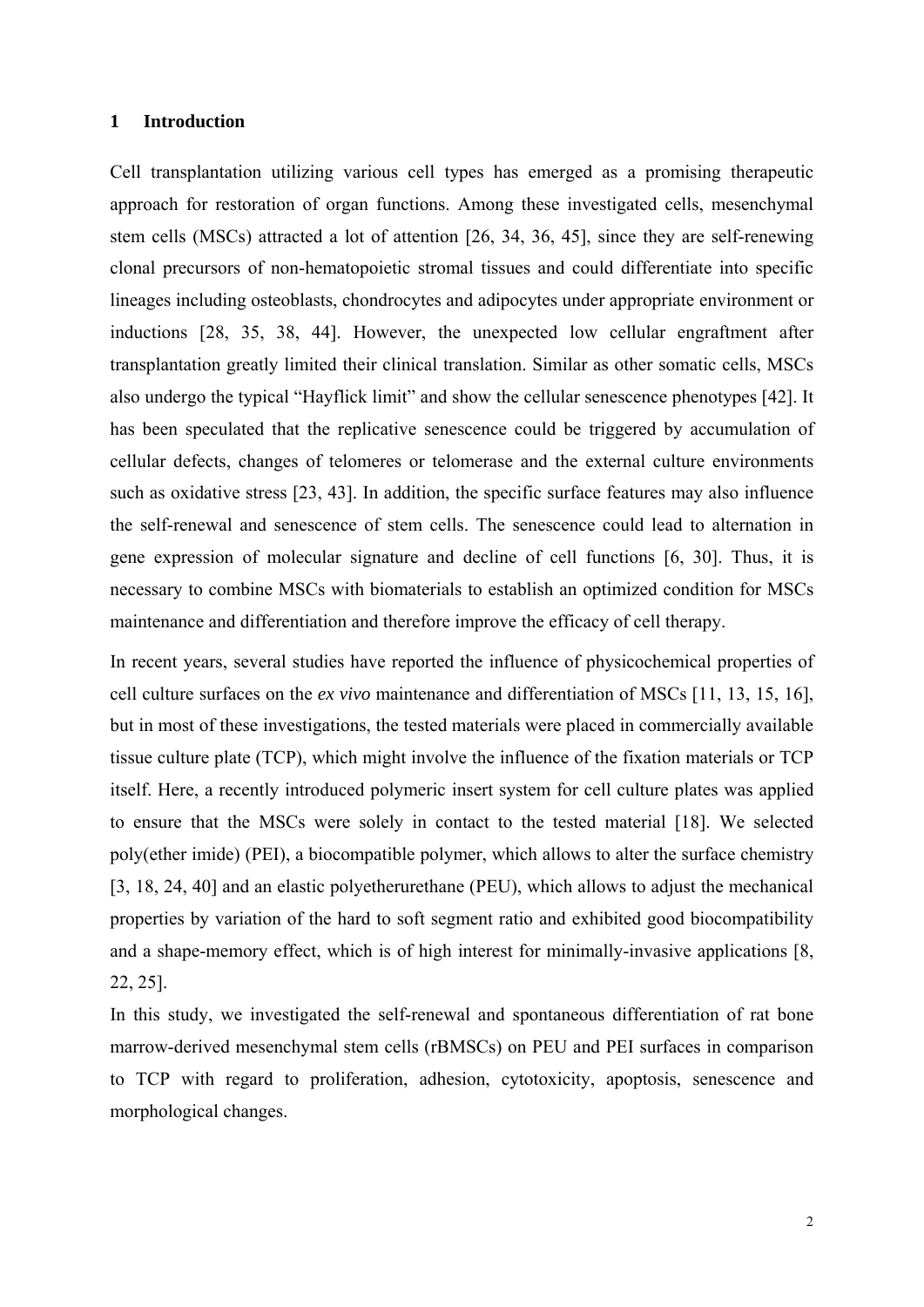## **2 Materials and Methods**

The study was performed in accordance with the ethical guidelines of the journal Clinical Hemorheology and Microcirculation [1].

## **2.1 Processing and surface characteristics of the polymeric inserts**

PEU with  $M_n = 61.000$  g/mol (trade name Tecoflex<sup>®</sup> MG8020, Lubrizol, USA) and PEI with  $M_n$  = 18.000 g/mol (trade name ULTEM<sup>®</sup> 1000, General Electric, USA) were used without any further purification for preparation of polymeric inserts via injection moulding. The injection moulding automat (Alrounder 270U, Arburg Corp., Münsingen, Switzerland) was equipped with a custom made mould (Dreuco Formenbau GmbH, Berlin, Germany), allowing the parallel fabrication of four inserts with an upper inner diameter of 12.4 mm, an lower inner diameter of 10.5 mm, a height of 16.8 mm, and a wall thickness of 1 mm. The structural formulas of both polymers are shown in Fig. 1A and the detailed processing parameters are summarized in Table 1. Prior to biological testing and surface characterization of the insert bottom, PEU inserts were sterilized by gas sterilization using ethylene oxide (gas phase: 10% ethylene oxide, 54 °C, 65% relative humidity, 1.7 bar, gas exposure time: 3 h, aeration phase: 21 h) while PEI inserts were sterilized via steam sterilization at 121 °C and a pressure of 2.0 bar for 20 minutes using a Systec Autoclav D-65 (Systec GmbH, Wettenberg, Germany).

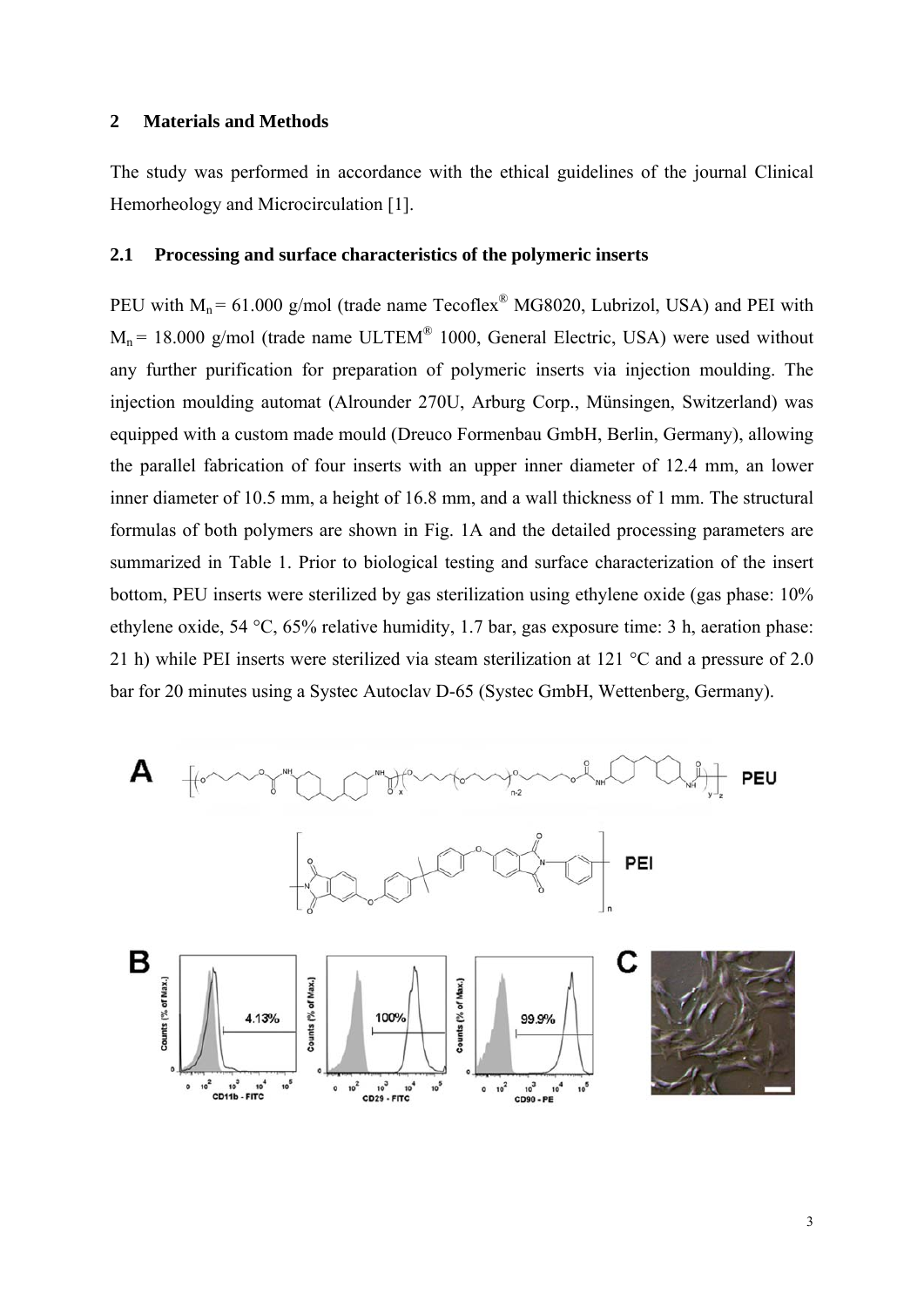**Figure 1.** Chemical structures of investigated polymers (A) and characterization of rBMSCs. (B) The flowcytometric analysis of rBMSCs. rBMSCs were stained with monoclonal antibodies against CD29, CD90 and CD11b (solid black line) and appropriate isotype controls (grey filled curve). (C) Typical spindle-shaped morphology of enriched rBMSCs on TCP was observed by phase-contrast microscopy. Scale bar =100 µm.

| Polymers   | Processing parameter                                     |     |         |                        |                                  |                                      |                     |           |  |
|------------|----------------------------------------------------------|-----|---------|------------------------|----------------------------------|--------------------------------------|---------------------|-----------|--|
|            | Temperature of melt<br>- four zone heating $[^{\circ}C]$ |     |         | Temperature<br>of mold | Injection<br>rate<br>- two-stage | Injection<br>pressure<br>- two-stage | Injection<br>volume |           |  |
|            |                                                          | H   | Ш       | IV                     | $[ ^{\circ}\mathrm{C}]$          | $\lceil$ cm <sup>3</sup> /s $\rceil$ | [bar]               | [ $cm3$ ] |  |
| <b>PEU</b> | 35                                                       | 150 | 180     | 190                    | 20                               | $25 - 30$                            | 1200-1800           | 6.5       |  |
| <b>PEI</b> | 35                                                       | 320 | 350/360 | 350/380                | 180/140                          | 35-40                                | 1800-2000           | 11        |  |

**Table 1.** *Processing parameters applied for PEU and PEI*

The surface characteristics of the PEI and PEU inserts were assessed by determination of the water contact angle measurements using the captive bubble method and optical profilometry. Both inserts exhibited an almost similar wettability with advancing contact angles of 84° for PEU and 93° for PEI. While PEI showed a surface roughness  $(R_q)$  of  $R = 0.23$  µm and for PEU a higher  $R = 0.86$  µm was observed. In addition, the micromechanical characterization of the insert bottom was conducted at ambient temperature with an atomic force microscope (AFM) equipped with an indenter. Here a Young´s modulus of 6 GPa was determined by microindentation for PEU, while PEI exhibited a significant higher value of 13 GPa. The lower Young´s modulus as well as the higher surface roughness of PEU can be attributed to the relatively low and broad mixed glass transition of PEU in the range from 20 °C to 90 °C, which allow relaxation of the polymer chains at ambient temperature [8, 22].

## **2.2 Culture and characterization of rBMSCs**

rBMSCs were kindly provided by Dr. Jun Li (University of Rostock, Germany. Approval number: LALLF M-V/TSD/7221.3-2.3-019/07), which were isolated from rat bone marrow from Lewis rat as described previously [14]. Dulbecco's modified Eagle's medium (Life Technologies GmbH, Germany) supplemented with 10% fetal bovine serum (Biochrom AG, Berlin, Germany) and 10 U/mL penicillin plus 100 μg/mL streptomycin was used as expansion medium for culturing cells at 37  $\degree$ C in a humidified atmosphere containing 5% CO<sub>2</sub>.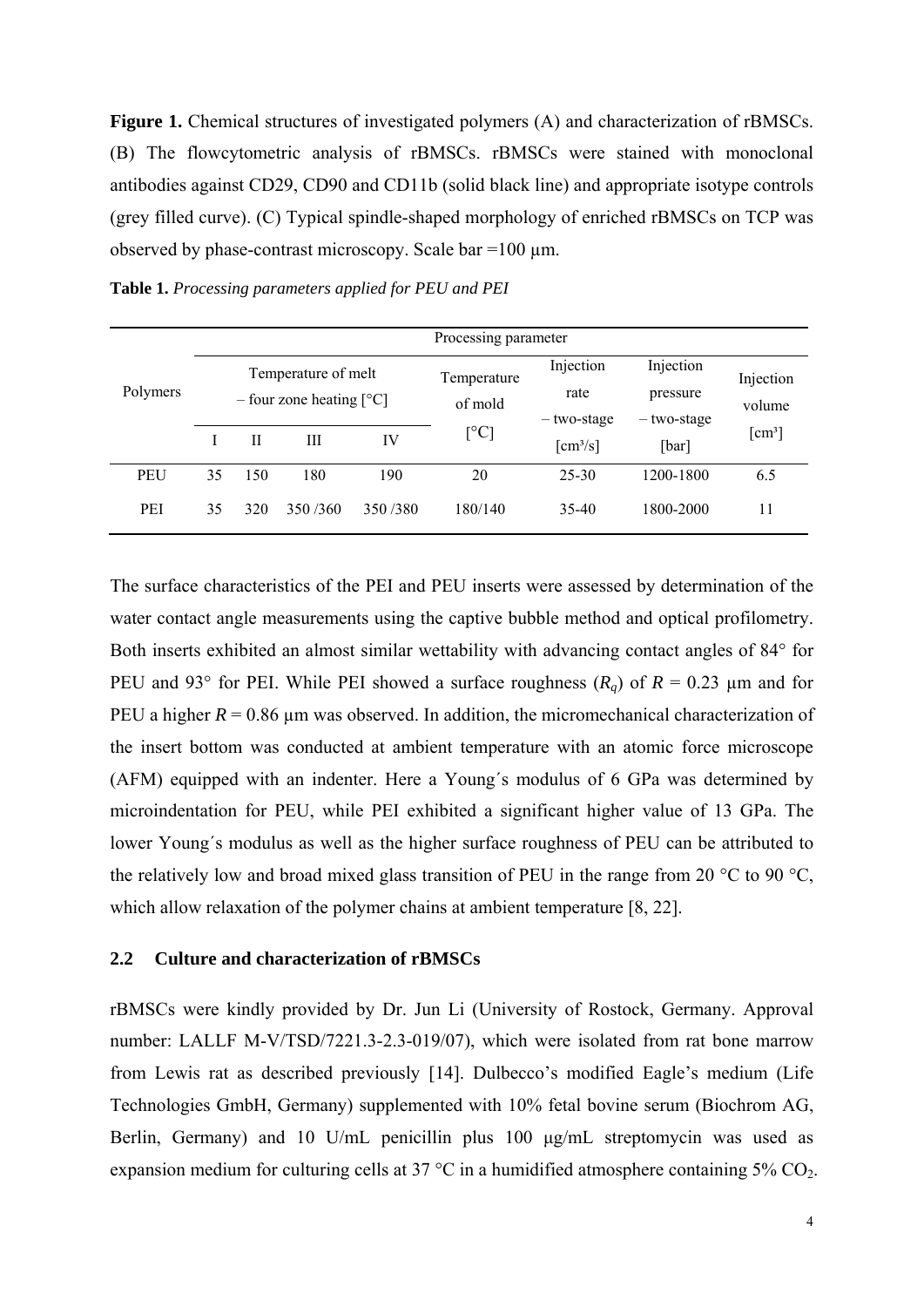The cells from passage 3 were used for experiments. The morphology of cells was observed by inverted phase contrast microscope (Axiovert 40c, Carl Zeiss GmbH, Germany). The surface marker expression of rBMSCs was examined by flow cytometry (MACSQuant® Analyzer, Miltenyi Biotec, Germany). The following cell-surface epitopes were stained with following antibodies: anti-rat CD29-FITC, CD11b-FITC and CD90-PE (BD Biosciences, Heidelberg, Germany). Mouse and hamster isotype antibodies served as control. For each flow cytometric running,  $1.5 \times 10^4$  labeled cells were acquired and the data were analyzed using "Flowjo" software (v7.6.1, Tree Star Inc., USA).

#### **2.3 Cell growth on polymeric surfaces**

rBMSCs expansion on polymeric surfaces was evaluated using Cell Counting kit-8 (CCK-8, Dojindo Laboratories, Kumamoto, Japan) according to the product manual. TCP was applied as a positive control. Briefly, cells were seeded at a density of  $1.0 \times 10^4/\text{cm}^2$  in polymeric inserts and 24-well culture plates (Corning Costar®, Corning Life Sciences, USA). The culture medium was changed regularly at a volume of 300  $\mu L/cm^2$  of culture area. On days 1, 5 and 20 post cell-seeding, the soluble monosodium salt from CCK-8 kit was added to the culture medium (33  $\mu$ L/cm<sup>2</sup>). After 2.5 hours of incubation at 37 °C, the water soluble formazan dye with a yellow colour was produced. 100 µL of supernatant from each sample was taken into 96-well plate with a clear flat bottom and the absorbance was measured at 490 nm (reference wavelength: 650 nm) by using Tecan Infinite® 200 PRO microplate reader (Tecan Deutschland GmbH, Germany). The experiment was performed at least in triplicates.

# **2.3.1 Cell division**

 $3 \times 10^5$  rBMSCs were suspended in phosphate buffered saline (PBS) and labeled with 20  $\mu$ M carboxyfluorescein diacetate succinimidyl ester (CFDA-SE) for 15 minutes at 37 °C. Then, the cells were washed twice with PBS and subsequently seeded into the inserts and TCP at a cell density of  $1.0 \times 10^4$  cells/cm<sup>2</sup>. The non-fluorescent dye CFDA-SE is cleaved by intracellular to carboxyfluorescein succinimidyl ester (CFSE) esterase and irreversibly couples to amines to form fluorescent conjugates. The fluorescent CFSE-conjugates are distributed equally between daughter cells. The reduction of CFSE mean fluorescence intensity (MFI) due to the division of the cells was assessed by flow cytometry (MACSQuant® Analyzer, Miltenyi Biotec, Germany) and the data were analyzed by using Flowjo software (v7.6.1, Tree Star Inc., USA).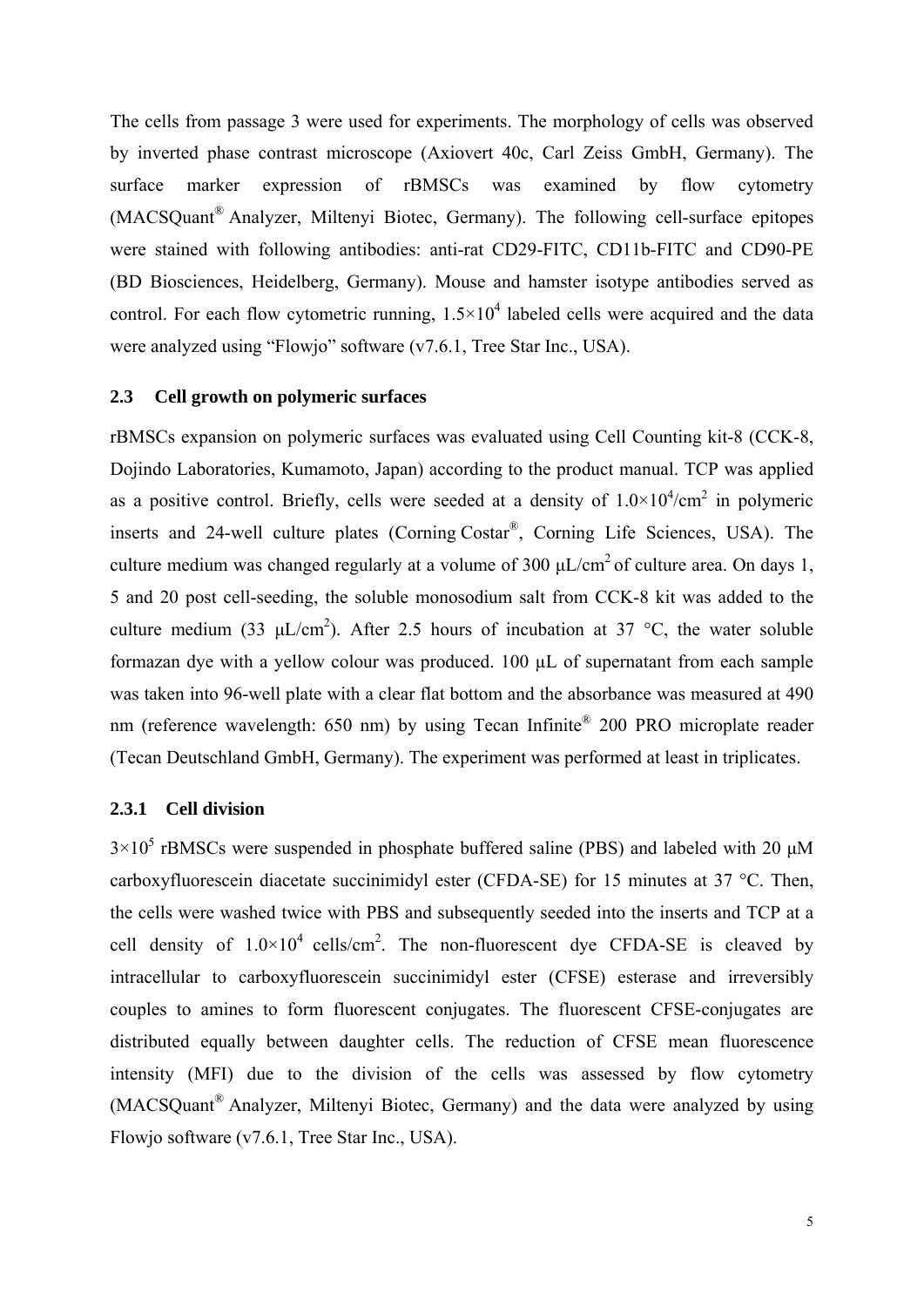#### **2.3.2 Cytotoxicity assay**

Cell viability staining was performed using fluorescein diacetate (FDA) and propidium iodide (PI) (Sigma Aldrich Chemie GmbH, Germany). In brief, on day 1, 5 and 20 after cell-seeding  $(1\times10^4 \text{ cells/cm}^2)$ , FDA (25 µg/mL) and PI (2 µg/mL) were directly added to the cells and incubated for 3 minutes at 37 °C. A confocal laser scanning microscope (LSM 510 META with the AxioVision image analysis software v4.2, Carl Zeiss GmbH, Germany) was utilized to observe the stained cells. Cells cultured in TCP were used as control.

# **2.4 Cytoskeleton staining**

On day 5 after cell-seeding  $(1 \times 10^4 \text{ cells/cm}^2)$ , cells were fixed with 4% (w/v) paraformaldehyde and permeabilized by  $0.3\%$  (v/v) Triton<sup>®</sup> X-100 (both from Sigma Aldrich Chemie GmbH, Germany), followed by a staining of filamentous actin (F-actin) by rhodamine conjugated phalloidin (6.6 nM; Life Technologies GmbH, Germany). Each experiment was conducted in duplicates.

# **2.5 Apoptosis assay**

ApoLive-Glo™ Multiplex Assay Kit (Promega GmbH, Germany) was used for determination of early apoptotic rBMSCs. Cells were cultured in inserts and TCP for growing. On day 1, 5 and 20 post cell-seeding, cells were harvested and reseeded (100 µL per well, duplicate for each sample) in Nunc<sup>™</sup> F96 MicroWell™ 96-well solid-bottom black plates (Thermo Electron LED GmbH, Germany) to perform apoptosis assay. Following the product manual, 20 µL of Viability Reagent were added to each well, and briefly mixed by orbital shaking at 500 rpm for 30 seconds. The mixture was subsequently incubated for 1 hour at 37 °C. The relative fluorescence units (RFU) from viable cells were measured at the following wavelength of 400 nm (excitation) /505 nm (emission). Then 100 µl of Caspase-Glo<sup>®</sup>  $3/7$ Reagent were directly added to each well, and briefly mixed at 500 rpm for 30 seconds. After another 2 hours of incubation at room temperature in dark, the Caspase-3/7 activation was determined by measuring the relative light units (RLU) of the luminescence intensity. Both fluorescence and luminescence were measured by Tecan Infinite® 200 PRO microplate reader (Tecan Deutschland GmbH, Germany). Duplicate samples containing only culture medium were served as the negative control for background subtraction.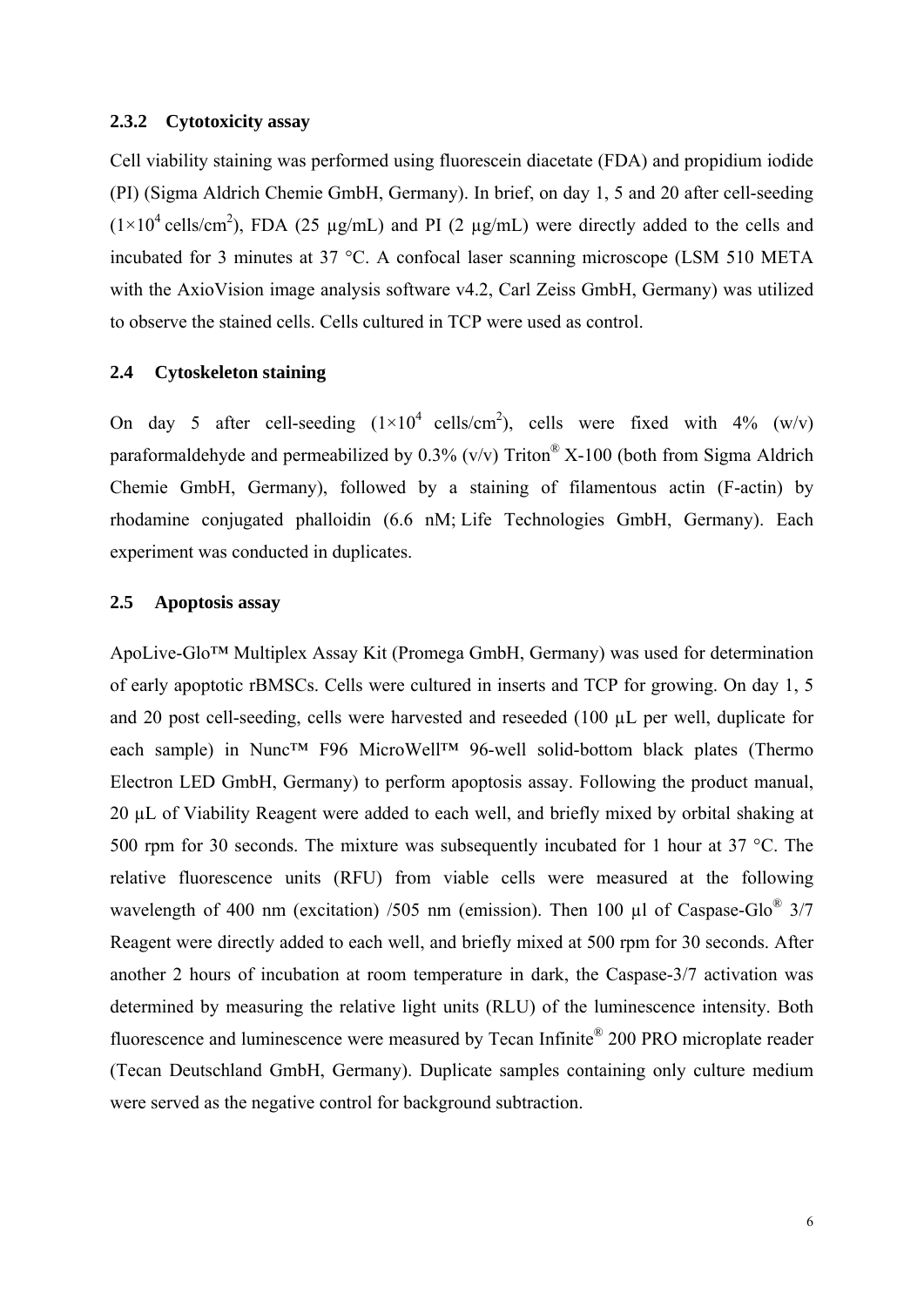#### **2.6 SA beta-gal activity assay**

Senescence Cells Histochemical Staining Kit (Sigma Aldrich Chemie GmbH, Germany) was used to identify senescent cells with a rapid staining procedure for detecting senescence-associated beta-galactosidase (SA beta-gal) activity at pH 6. In brief, on day 5 and 20, the growth medium from inserts and TCP was aspirated and the cells were washed twice with PBS. rBMSCs were fixed by adding 1×Fixation Buffer (300 μL/well) and incubating for 7 minutes at room temperature. Subsequently, these cells were rinsed 3 times with PBS and stained by Staining Mixture (200  $\mu$ L/well) overnight at 37 °C at the absence of CO<sub>2</sub> until the senescent cells became cyan. The numbers of senescent cells and the total cells were counted at four different fields of view under a microscope (Axiovert 40c, Carl Zeiss GmbH, Germany), and the senescence ratio was expressed as the percentage of the number of senescent cells out of the number of total cells.

#### **2.7 Detection of morphological change**

To further study the morphological change of the cells after a period of culture, the cells were seeded in polymeric inserts and TCP and the expansion media were changed regularly. After 20 days of culture, the morphology of cells was recorded by inverted phase contrast microscope (Axiovert 40c, Carl Zeiss GmbH, Germany).

## **2.8 Statistics**

Data were presented as mean value  $\pm$  standard deviation (Mean  $\pm$  SD), and were statistically analyzed by two-tailed independent samples *t*-test. A *p* value less than 0.05 was considered to be statistically significant.

#### **3 Results**

#### **3.1 Cell characterization**

To characterize rBMSCs, their phenotype was examined via flow cytometry. rBMSCs were positive for CD29, CD90 and devoid of hematopoietic marker CD11b. All rBMSCs expressed CD29 and 99.9% expressed CD90, while only 4.13% expressed CD11b (Fig. 1B). The cultured rBMSCs displayed a typical spindle-shaped morphology (Fig. 1C).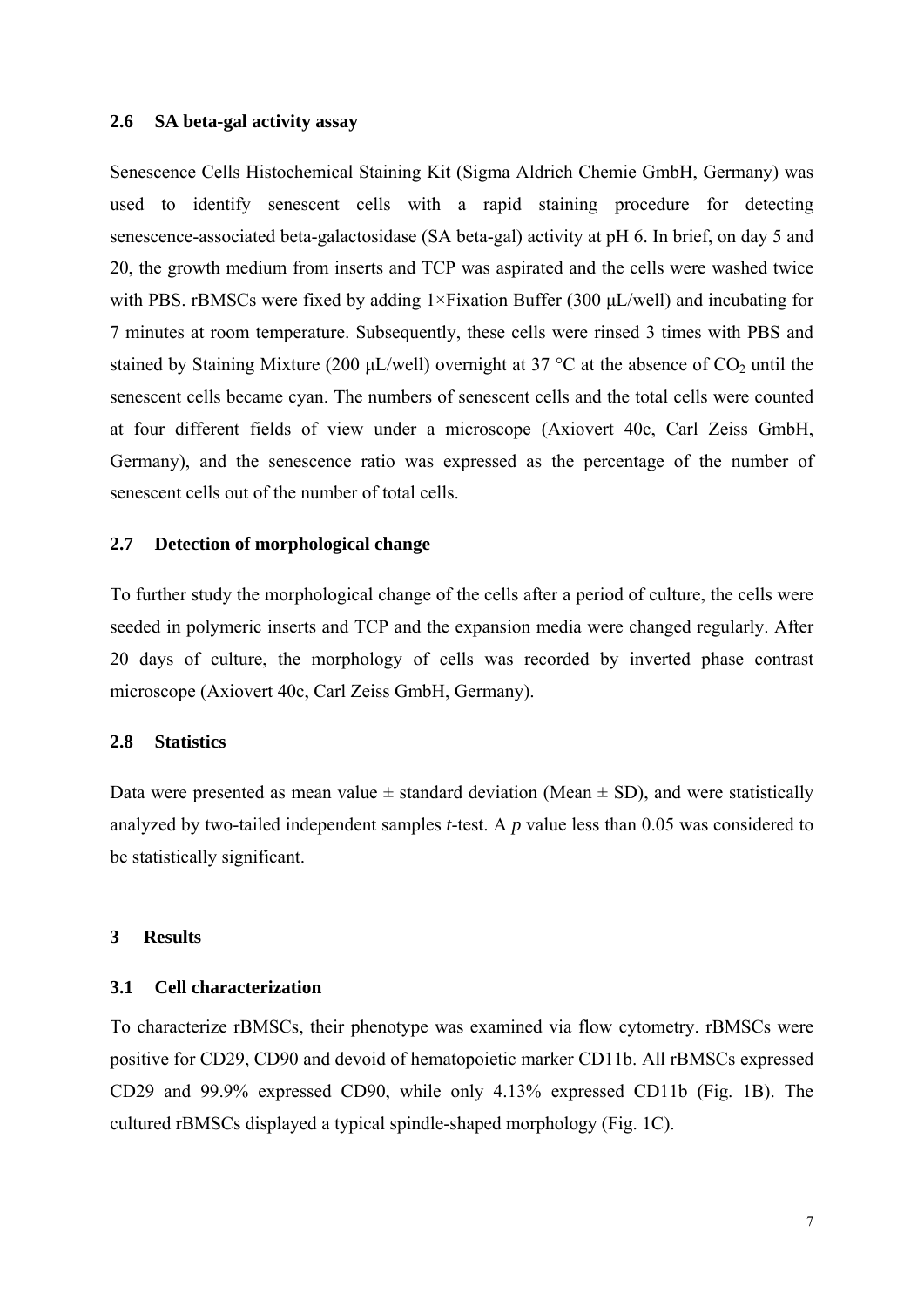#### **3.2 Cell adhesion, expansion and division**

The cells could adhere to PEU, PEI and TCP surfaces, and then divide and expand. By dividing the number of the adherent cells with the number of seeded cells, the cell adhesion rate could be calculated. 24 hours after cell-seeding, the cell adhesion rate was 44±9% (PEU),  $45\pm2\%$  (PEI) and  $80\pm4\%$  (TCP), respectively (Fig. 2A). The adherent cells proliferated on PEU, PEI and TCP surfaces. The MFI of CFSE of the cells on PEU, PEI and TCP exhibited a similar trend, indicating the similar division rate of the cells on these three different surfaces (Fig. 2B). However, the numbers of cells on PEU, PEI and TCP measured via CCK-8 exhibited a remarkable difference (Fig. 2A). Cells growing on PEU showed the lowest proliferation rate, whose value was statistically lower than that on PEI and TCP, after both short-term (5 days) and long-term (20 days) cultivation. Although the cell number on PEI was statistically lower than that on TCP at early stage (5 days), it achieved a comparable level to that on TCP at day 20, indicating that PEI possesses the excellent biocompatibility for rBMSCs expansion. After 20 days cultivation, the cell density reached to  $22061\pm3000/cm^2$ (PEU) and  $68395 \pm 8000/cm^2$  (PEI) respectively, resulting in the fold change of 5.0 and 15.1 compared to the number of attached cells (Fig. 2A).

#### **3.3 Cell viability**

In order to determine the viability of rBMSCs growing on the polymeric surface, cells were stained by fluorescent dyes FDA and PI (Fig. 2C). We found that the polymeric surfaces exhibited low cytotoxicity and allowed high cell viability in a time-independent way. As a result, the low death rate of cells cultured in PEU and PEI inserts was observed from 1 to 20 days cultivation time. The polymeric inserts did not show obvious differences to TCP with respect to cytotoxicity and viability.

## **3.4 Morphological study**

On PEU, the spread out, flat enlarged cell shape of rBMSCs was observed, whereas on other surfaces the typical spindle shapes were exhibited at day 5 of cultivation (Fig. 3A). The F-actin cytoskeleton structures were stained as described in the Materials and Methods section.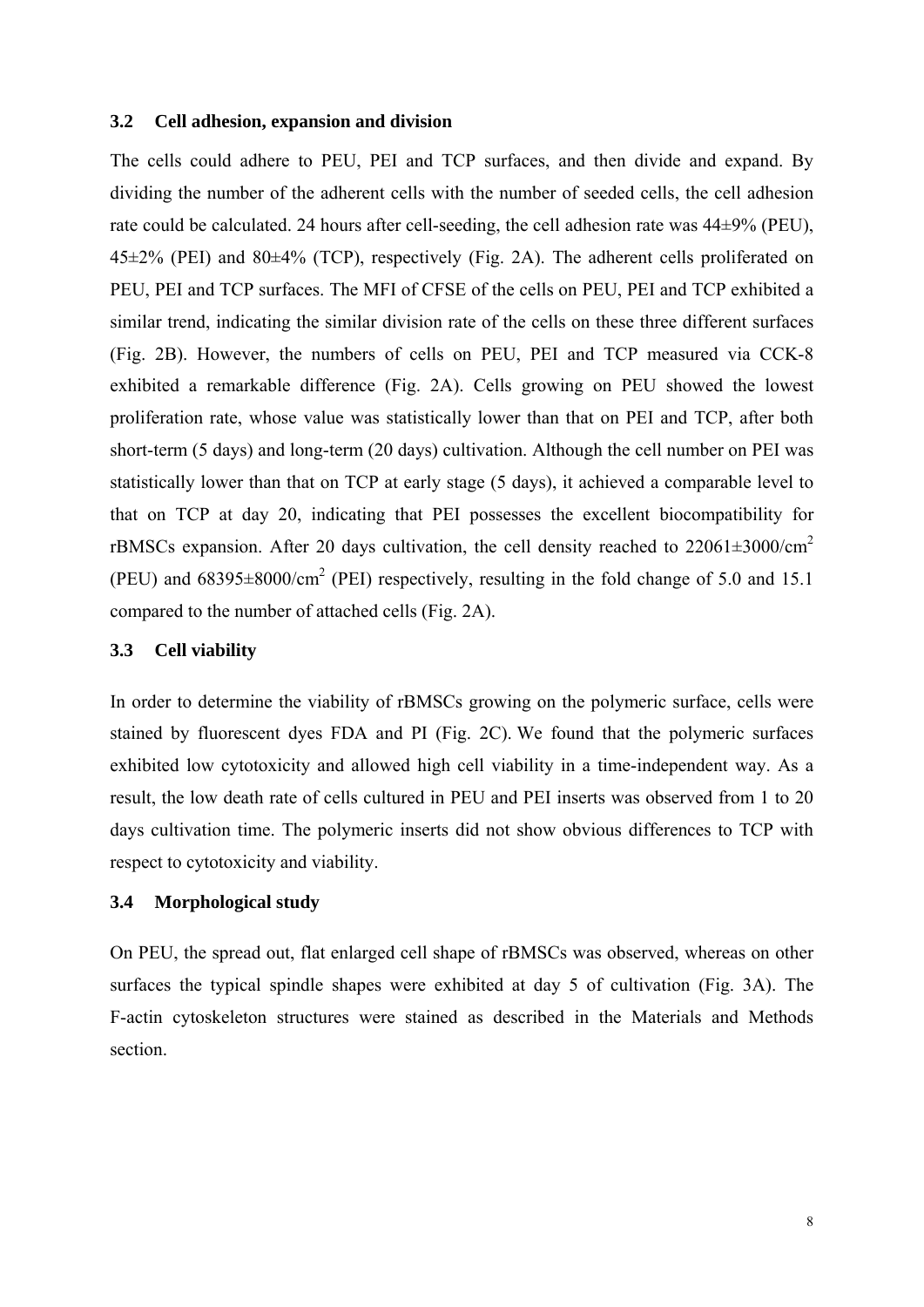

**Figure 2.** Expansion and viability of rBMSCs on polymeric surfaces. *(A) Expansion of rBMSCs cultured on PEU, PEI and TCP (Mean*  $\pm$  *SD, n=3, \* p<0.05, \*\* p<0.01 by independent samples t test). (B) rBMSCs division was analyzed by CFSE tracking. MFI values of CFSE at different time points of rBMSCs cultivation were calculated by Flowjo software. (C) Fluorescent images of rBMSCs stained by FDA (green)-PI (red). Few dead cells (around 0-4) were observed in one high-power field. Scale bar =100 µm.* 

At 5 days cultivation time, cells growing on both PEI and TCP surfaces showed the similar stress fibers distribution, which aligned on the long-axis of cells. In contrast, on the surface of PEU, predominantly random stress fiber orientation was visualized, which may relate to the low glass transition temperature of PEU and more randomly orientated macromolecules (Fig. 3B).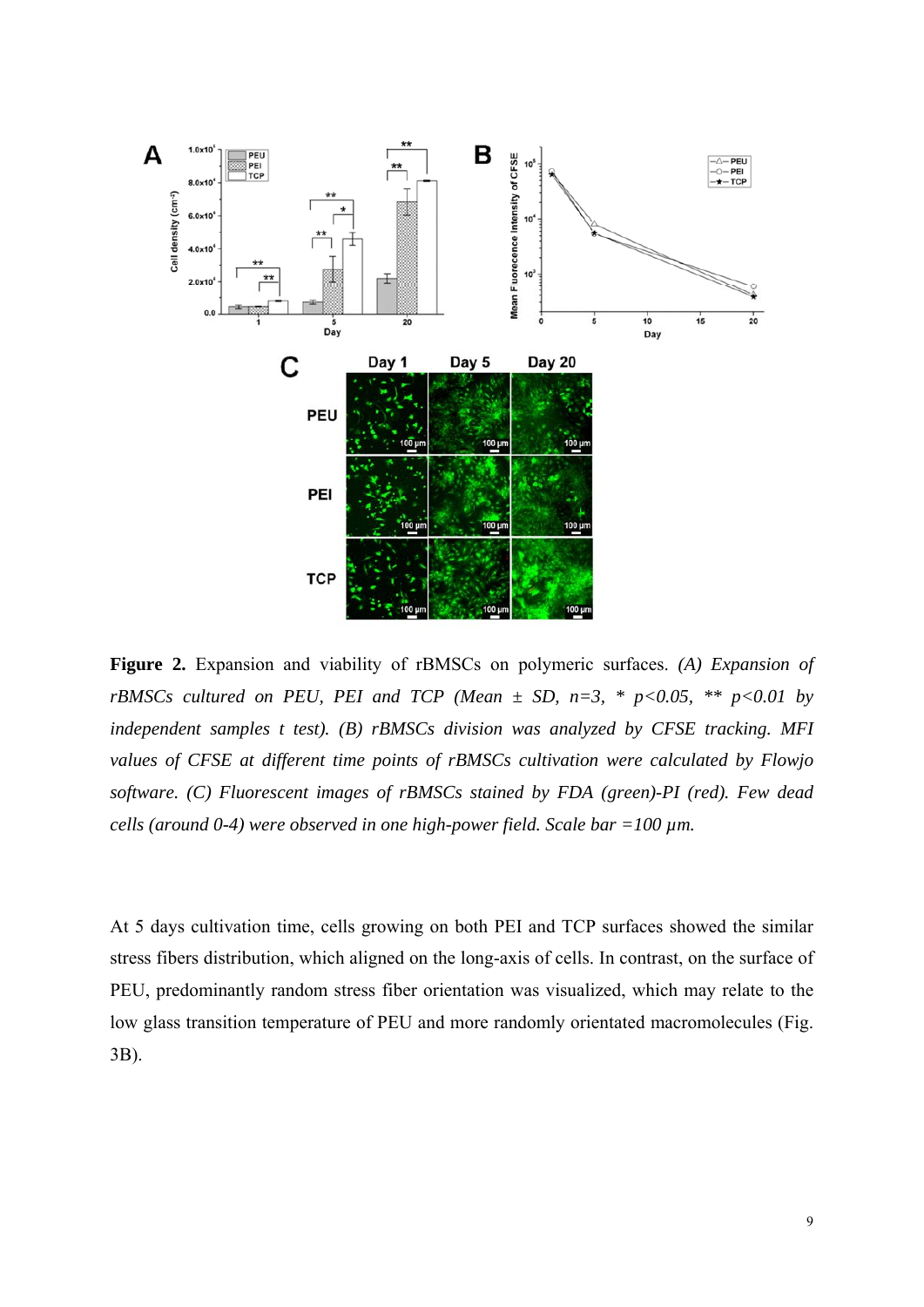# **3.5 Level of apoptotic cells**

ApoLive-Glo™ multiplex assay kit was used for detecting caspase-3/7 activation, which is a key biomarker of early apoptosis. The apoptosis level was expressed as the luminescence intensity (RLU) of Caspase-3/7 activation normalized by the fluorescence intensity (RFU) from viable cells.



**Figure 3.** Morphology of rBMSCs on PEU, PEI and TCP. *(A) Phase contrast microscopic images and (B) fluorescent microscopic images showing F-actin cytoskeleton of rBMSCs cultured on PEU, PEI and TCP at 5 days cultivation time. (Upper panel: scale bar=100µm and lower panel: scale bar=10µm, respectively)*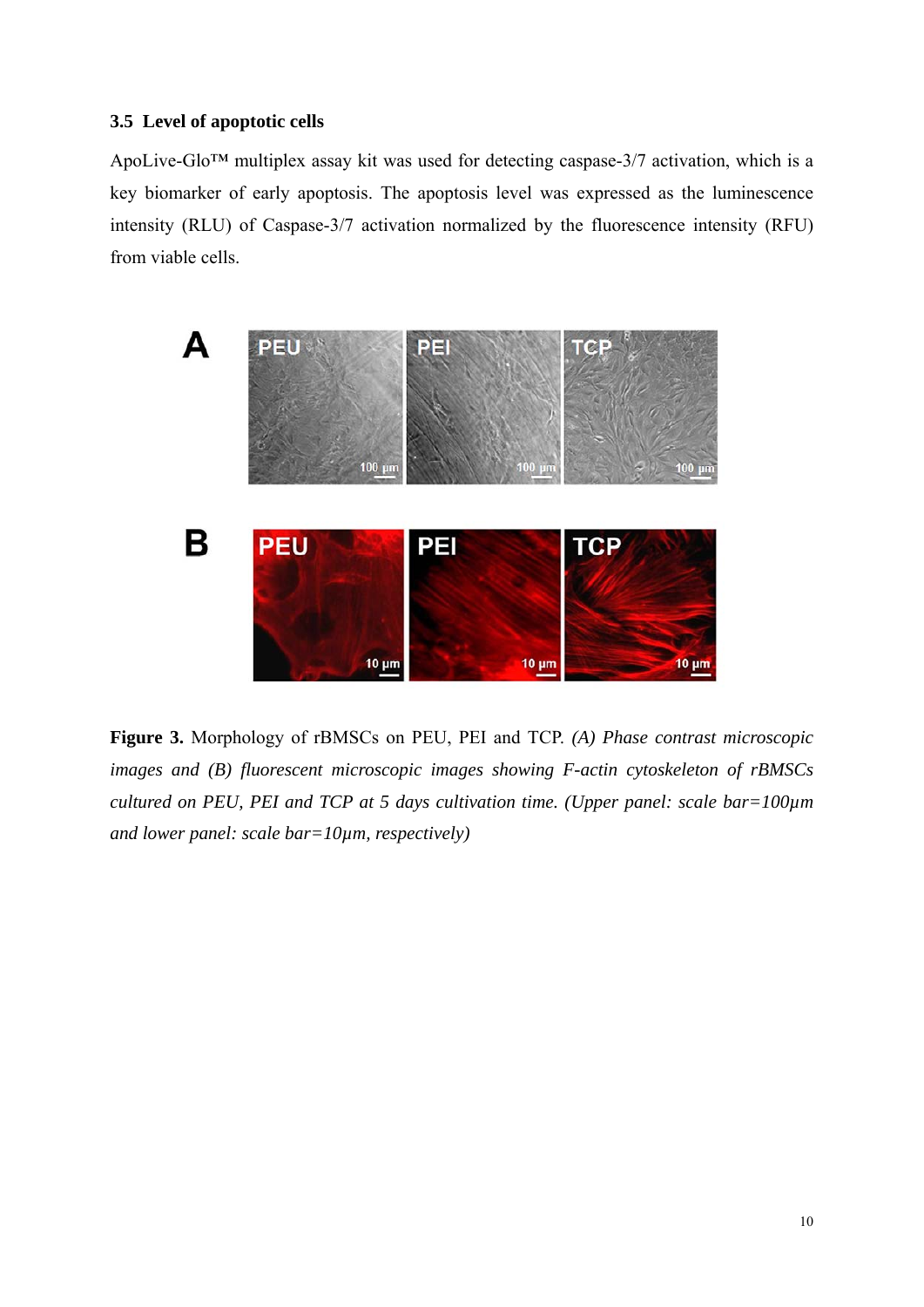

**Figure 4.** Analysis of caspase 3/7 activation-based apoptosis. *Levels of apoptotic rBMSCs were measured at different time points on PEU, PEI inserts as well as TCP. RLU from apoptotic cells was normalized with RFU from viable cells. (Mean*  $\pm$  *SD, n=2, \* p<0.05, by independent samples t test)*

During a 20 days cultivation time period, with the increase of time, the apoptosis levels of rBMSCs were dramatically decreased for all tested contact surfaces. There were no significant differences in apoptosis level between PEU, PEI and TCP group at day 1 and day 5. At day 20 of cultivation, the apoptosis level of rBMSCs on PEI and TCP was significantly lower compared to PEU (Fig. 4).

## **3.6 Ratio of senescent cells**

To access the senescence level, we analyzed SA beta-gal expression in rBMSCs cultured on different polymeric surfaces. We found that the polymers induced the cell senescence in a time-independent manner, since no significant changes of senescence rate between day 5 and day 20 of cultivation were observed. The percentage of beta-gal positive rBMSCs on PEU surface was higher compared to those on PEI and TCP (Fig. 5A, Fig. 5B). These results suggest that in contrast to PEI, PEU might induce SA beta-gal up-regulation of rBMSCs and maintain it at the high level.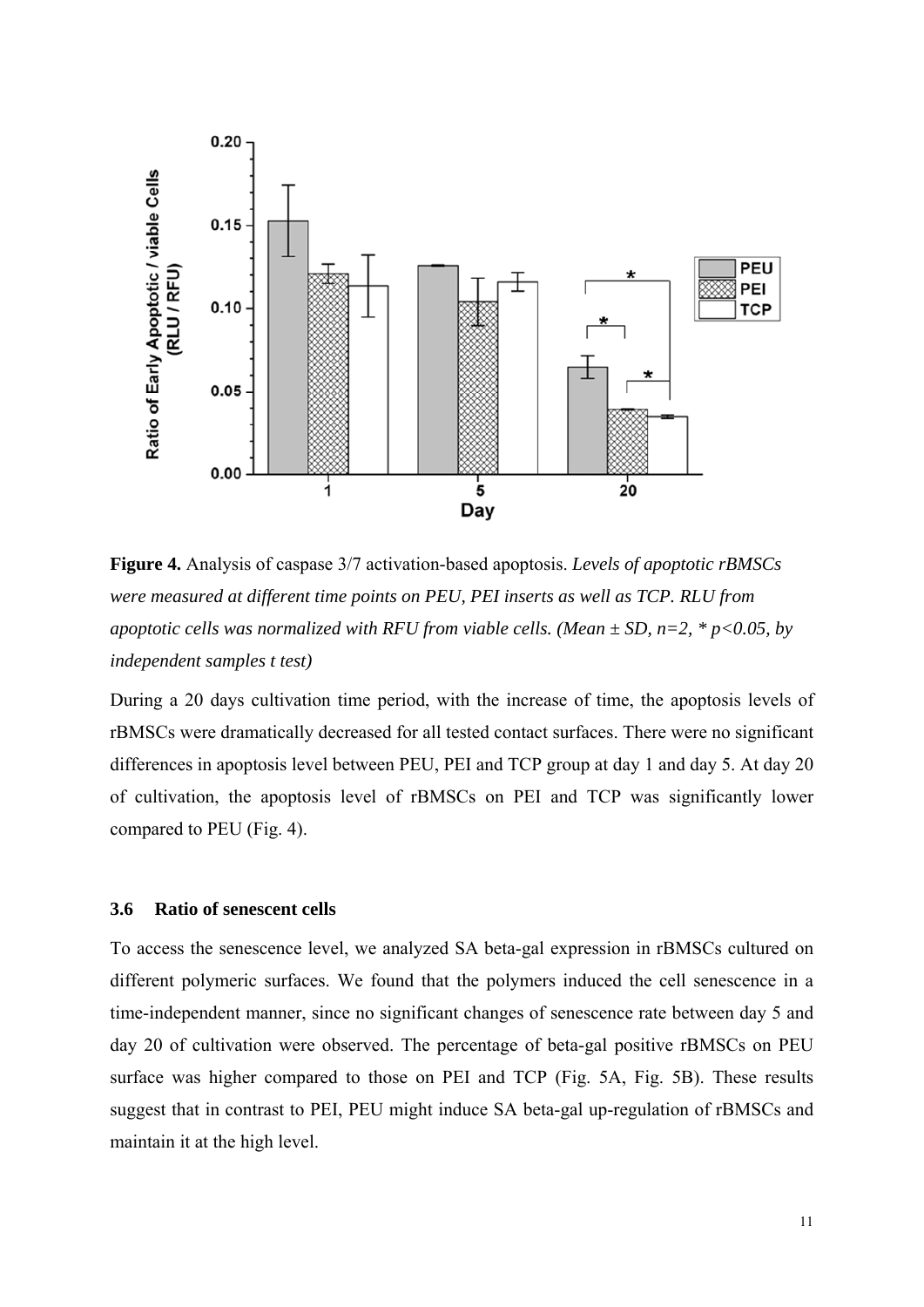

**Figure 5.** Effect of different polymeric surfaces on rBMSCs cellular senescence. *SA beta-gal assay was performed on rBMSCs. (A) The number of cyan stained SA beta-gal-positive cells and total cells were counted at four different fields of view. The result was expressed as the percentage of the number of senescent cells out of the number of total cells (Mean ± SD, n=4, \* p<0.05, \*\* p<0.01 by independent samples t test). (B) Representative photographs of SA beta-gal staining of cells on PEU, PEI and TCP at pH 6. Scale bar =100 µm.*

## **3.7 Spontaneous adipogenic differentiation**

Without any additional differentiation stimuli, after 20 days of cultivation, cells' growing in polymeric inserts and TCP exhibited different morphologies. rBMSCs cultured in TCP showed a typical spindle-like shape, whereas lipid droplets were found in numerous cells in both polymeric inserts (Fig. 6). The morphological change indicated that the rBMSCs differentiated towards adipogenic lineage.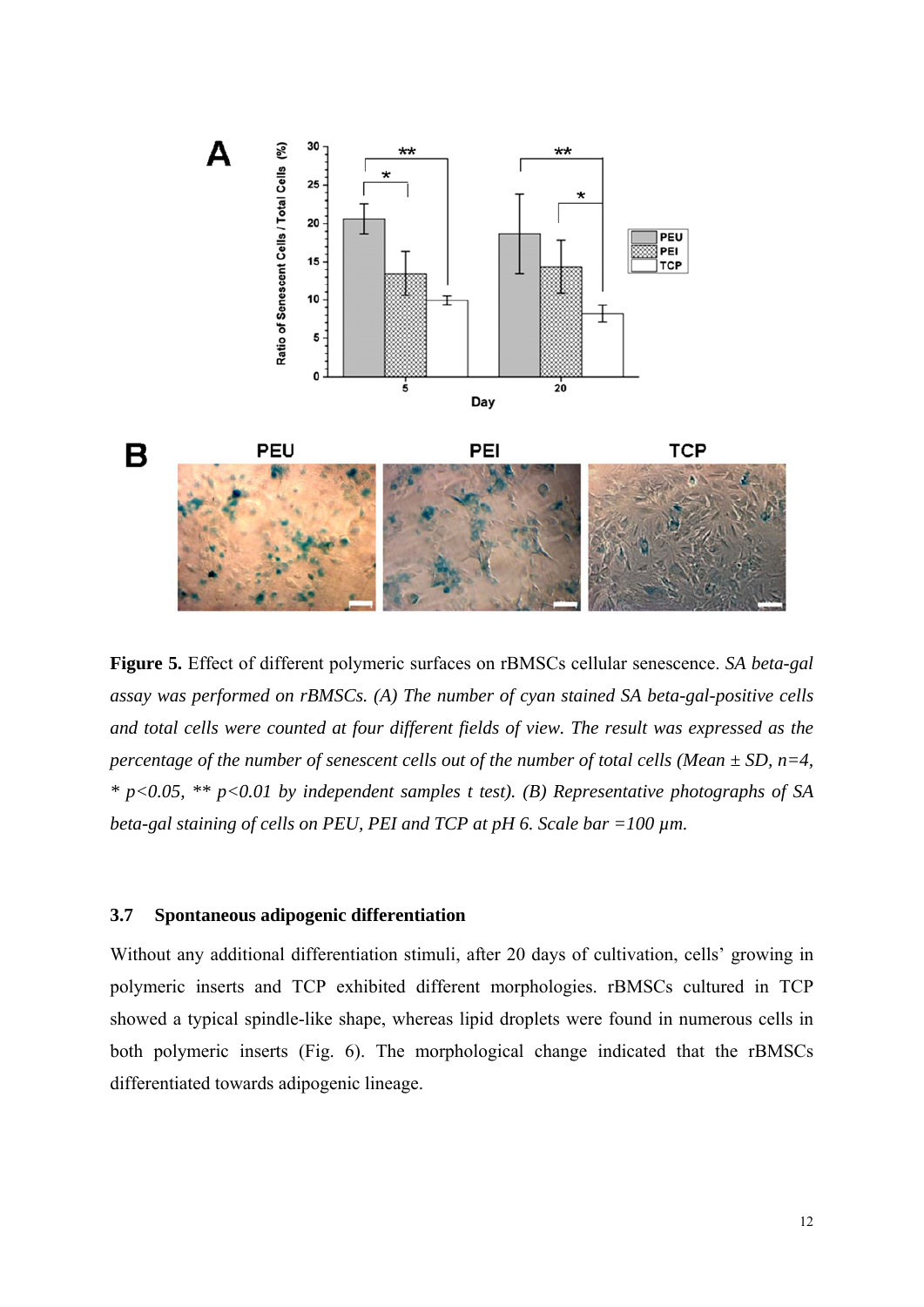## **4 Discussion**

MSCs offer tremendous potential for regenerative medicine [41]. However, MSCs could only be expanded *ex vivo* to a certain passage. Then the cells will go through growth arrest and replicative aging. The long term expansion of MSCs is still an unrealized challenge. Plasma treated polystyrene is widely used as cell culture plate material, which is poorly resistant to some organic solvents and is fragile. Recent developments in the field of biomaterials can provide a powerful approach to maintain the MSCs phenotype, stemness and multipotency in the absence of complex growth factors [32].



**Figure 6.** Spontaneous morphological change of rBMSCs. *After 20 days of cultivation, no spontaneous morphological change of cells occurred on TCP. However, the formation of lipid droplets was observed by phase-contrast microscopy for cells cultured on PEU and PEI. Scale bar =100 µm.*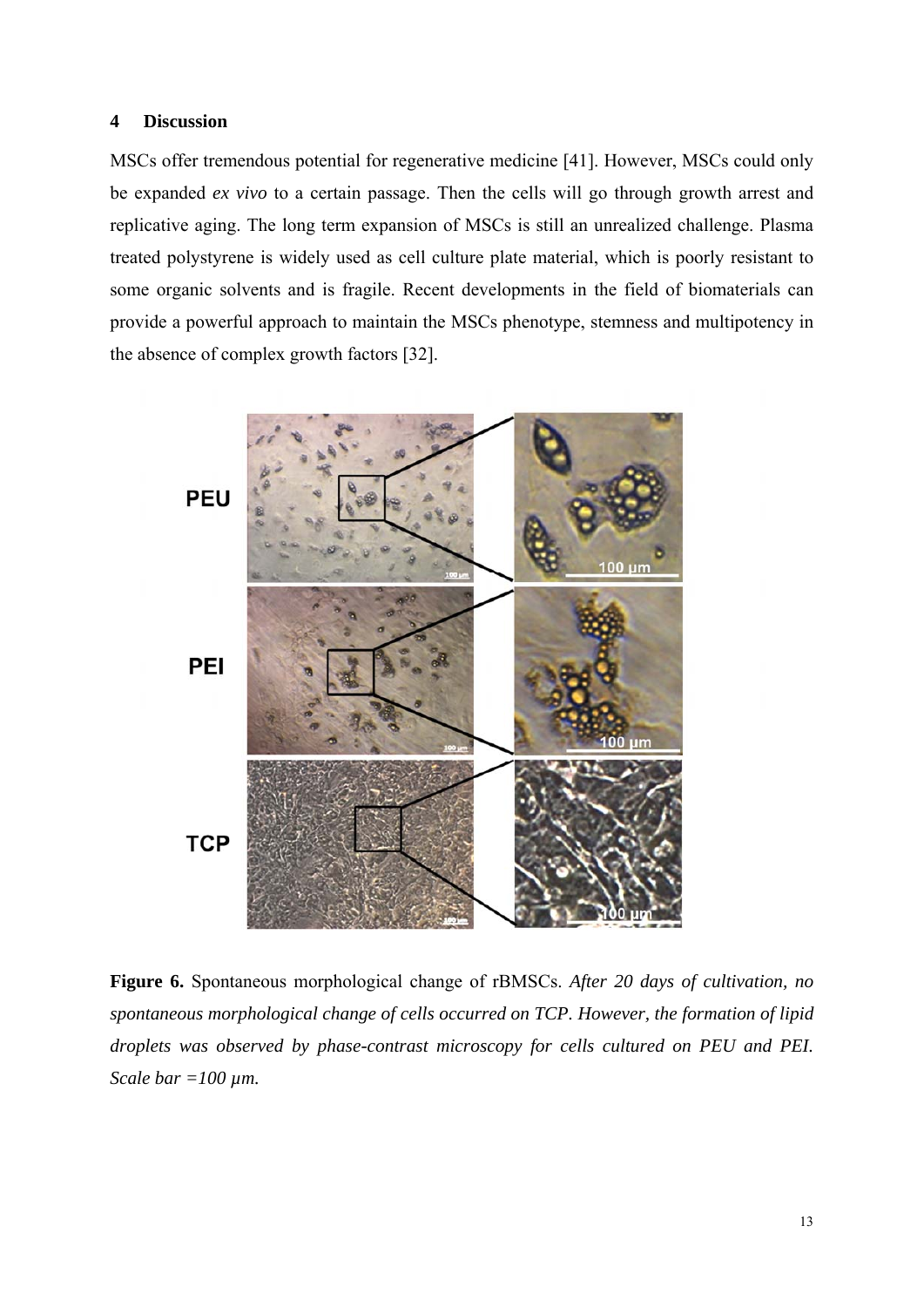The appropriate chemical signals and/or physical features of the surface could influence the cell behaviour and may modulate cell aging [21, 37]. In our present study, we employed polymeric inserts prepared from PEU and PEI for the assessment of the interaction between rBMSCs and the polymer surfaces.

rBMSCs could be expanded on both PEU and PEI surfaces, which exhibited a remarkably low cytotoxicity. Nevertheless, different responses of rBMSCs on the two types of polymeric surfaces were detected. A lower expansion rate and a higher apoptosis level of rBMSCs were found on PEU surface compared to PEI. We also observed a remarkable alteration of morphology, cytoskeleton reorganization and high enzymatic SA beta-gal activity of cells on PEU, which may be associated with senescence. Furthermore, both polymers could induce spontaneous adipogenesis of rBMSCs. Based on our findings, PEI might be considered as a better polymer for rBMSCs cultivation with lower senescence ratio and apoptosis level.

Hayflick and Moorhead discovered that human diploid fibroblasts could only have a limited ability to divide and then enter a growth arrest [17]. Like other somatic cells, MSCs also undergo the replicative senescence, which may be characterized by morphological change with spread out, flat enlarged cell shape and up-regulation of SA beta-gal [2, 4, 10, 20, 42, 46]. There are many possible reasons for cell senescence including chemical signals and physical features. It was reported that hydrophilic polymeric surface could accelerate the fibroblast cell aging [27]. However, in our study there was no statistical difference on hydrophilicity between PEI and PEU surface. We speculate that MSCs senescence, as a reflection of the local environment or culture stress, may be associated to the cultivation microenvironment including the chemical structure of the polymer. Different chemical composition may induce different absorption of proteins, particular elements of ECM, which may either trigger or delay the aging process. To identify the possible reasons is a very interesting topic but beyond the scope of this study.

Both polymeric surfaces had similar cell initial adhesion and division rate. However, the cell density on PEU was much lower than that on PEI surfaces after 20 days cultivation. This discrepancy may be attributed to the higher apoptosis and senescence on PEU. This finding was in agreement with previous studies, in which the proliferation rate of MSCs has a negative correlation with cell senescence and apoptosis [2, 7, 29, 39]. Therefore, we believe it will be of great importance to monitor the apoptosis level and senescence ratio as crucial parameters to study cell-material interaction.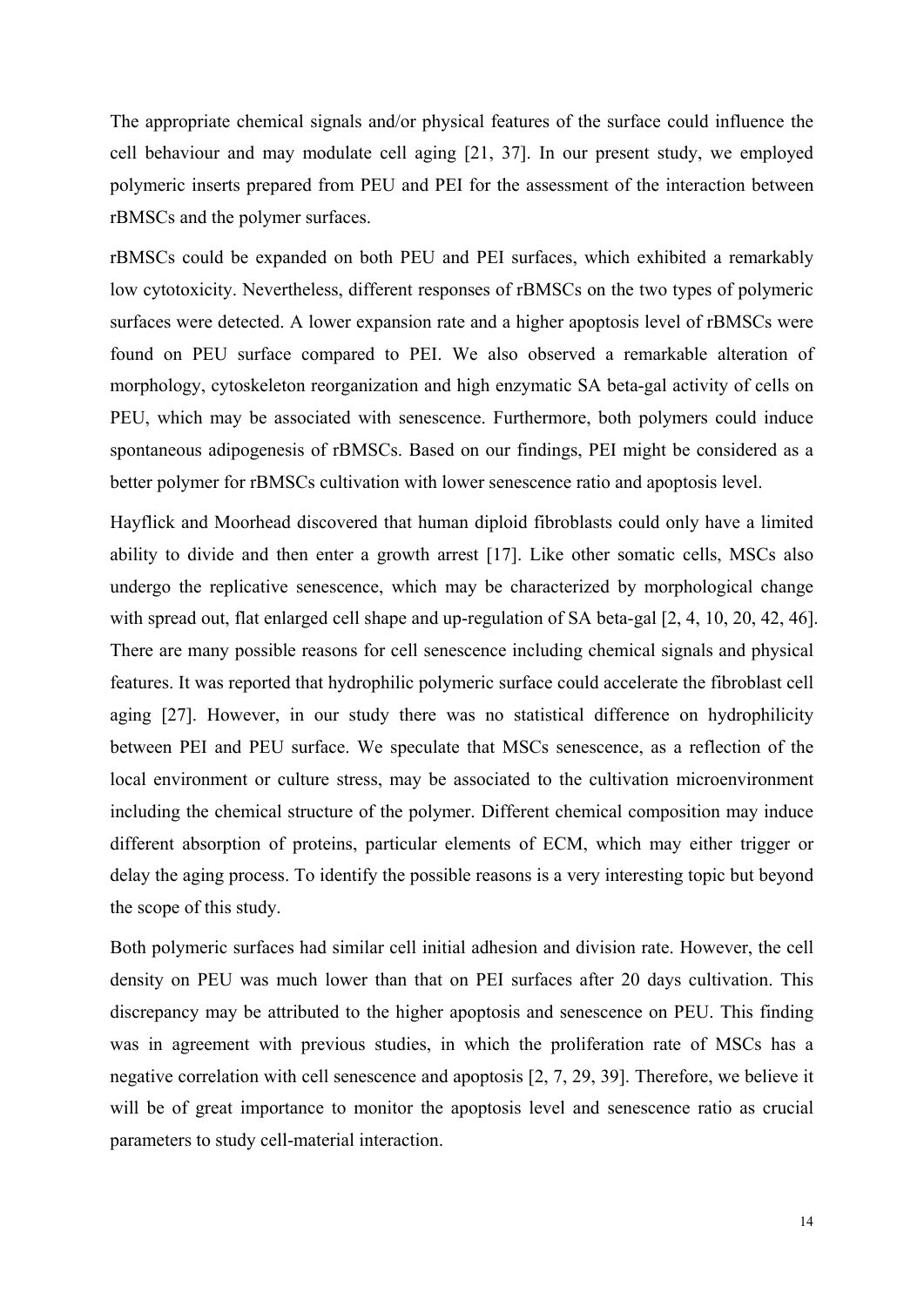Accumulating evidence indicates that MSCs are highly sensitive to their local environments and their linage commitment could be regulated by many cues provided by chemistry [31], stiffness [19], and topography [9]. Interestingly, we found the formation of numerous nascent lipid droplets in rBMSCs on PEI and PEU surface, which indicates the early adipogenic differentiation without any additional induction. Previous studies have suggested that adipogenesis could be triggered by high cell density and cytoskeleton reorganization [4, 5, 20, 31, 46]. In the present study, the high cell density was excluded as the possible reason for adipogenesis since on both PEU and PEI surfaces the cell densities were sparse and lower than that on TCP when the differentiation occurred. The morphological change might be one of the factors for driving the spontaneous differentiation. It was suggested that cell shape might regulate the dedicated adipogenic/osteogenic MSCs fate decisions [5, 31]. The different cytoskeleton rearrangement might influence the cell spreading and cellular conformation, the signal of which could be further transferred into the nucleus and alter the gene transcription of cells, which might result in the outcome of spontaneous adipogenesis [12]. Furthermore, we also found that there were high levels of both senescent and adipogenic differentiated cells on PEU and PEI surfaces. The soluble factors, which have been secreted from the senescent cells, may also alter the local environment and elicit the spontaneous adipogenic commitment [33]. In addition, the different chemical composition of cell culture surfaces may play a role for the adipogenic differentiation, which needs to be further clarified and protein adsorption on the polymeric surfaces should be investigated as well.

## **5 Conclusions**

In this study, we compared the influences of PEU and PEI on rBMSCs with respect to cell adhesion, proliferation, cytoskeleton reorganization, cytotoxicity, apoptosis, senescence and differentiation potential. Our results demonstrated that both tested polymeric surfaces were compatible for rBMSCs cultivation. PEI was the better suitable surface for rBMSCs expansion with a low senescence ratio and apoptosis level. Both PEU and PEI surfaces promoted a spontaneous adipogenic commitment, which may be attributed to morphological change of cells and chemical composition of the polymeric surfaces. The underline mechanism of spontaneous differentiation without any induction should be further clarified. Moreover, it is of great importance to employ the chemical and physical characters of biomaterials to influence the stem cell fate decision in cell therapy.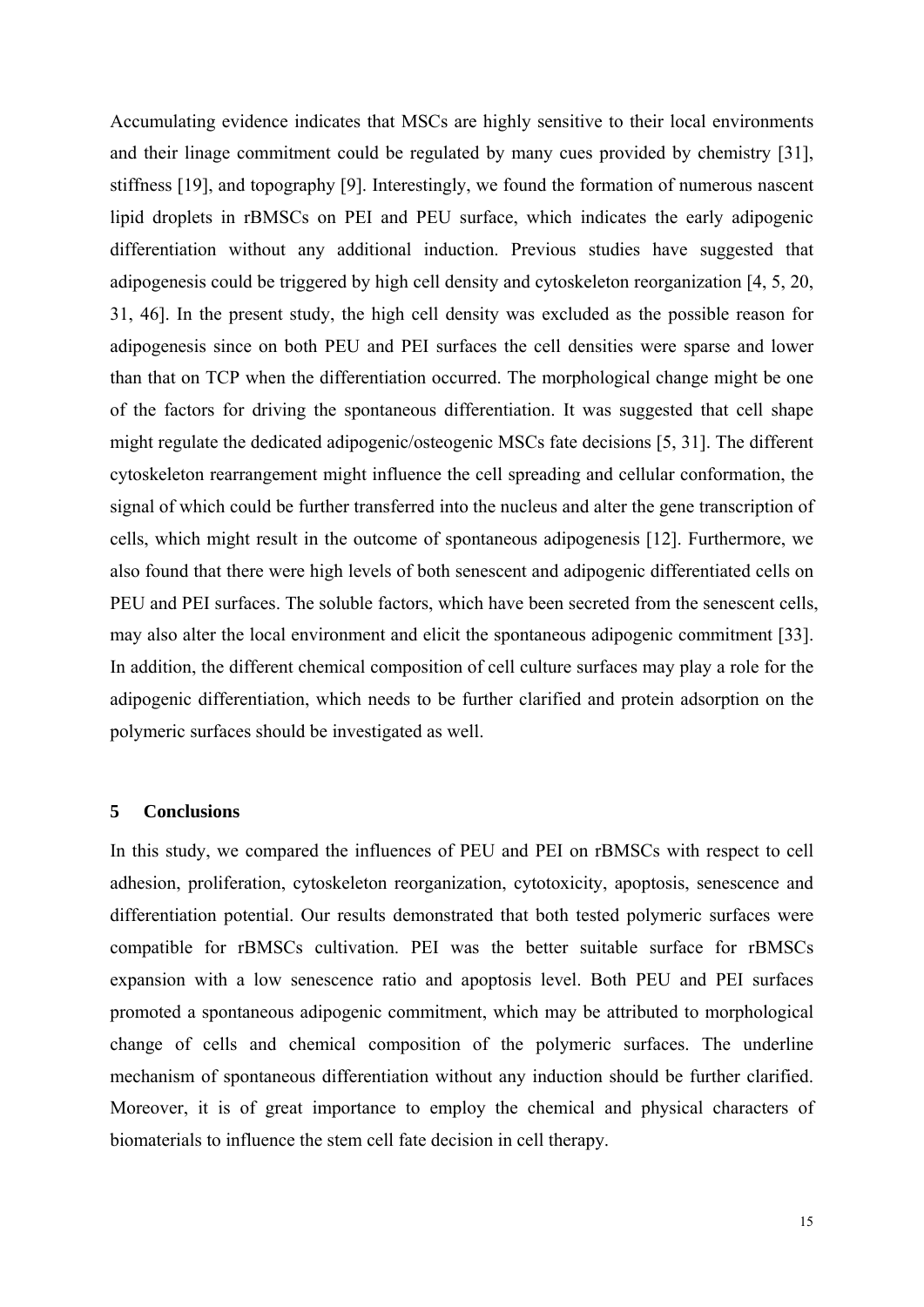# **Acknowledgements**

The authors thank the Bundesministerium für Bildung und Forschung (BMBF project number 0315696A 'Poly4Bio BB') and Helmholtz Association for the financial support, and Ms. Angelika Ritschel, Ms. Ruth Hesse, Ms. Anja Müller-Heyn, Mrs. Manuela Keller, Mr. Robert Jeziorski and Mr. Oliver Frank for their technical assistance.

# **Competing interests**

The authors declare that they have no competing interests.

# **References**

- [1] Anonymous, Ethical Guidelines for Publication in Clinical Hemorheology and Microcirculation, *Clinical Hemorheology and Microcirculation*, **44** (2010), 1-2.
- [2] M.M. Bonab, K. Alimoghaddam, F. Talebian, S.H. Ghaffari, A. Ghavamzadeh and B. Nikbin, Aging of mesenchymal stem cell in vitro, *BMC Cell Biology*, **7** (2006), 14.
- [3] S. Braune, M. Lange, K. Richau, K. Lutzow, T. Weigel, F. Jung and A. Lendlein, Interaction of thrombocytes with poly(ether imide): The influence of processing, *Clinical Hemorheology and Microcirculation*, **46** (2010), 239-250.
- [4] S.P. Bruder, N. Jaiswal and S.E. Haynesworth, Growth kinetics, self-renewal, and the osteogenic potential of purified human mesenchymal stem cells during extensive subcultivation and following cryopreservation, *Journal of Cellular Biochemistry*, **64** (1997), 278-294.
- [5] L.B. Buravkova, P.M. Gershovich, J.G. Gershovich and A.I. Grigorev, Mechanisms of Gravitational Sensitivity of Osteogenic Precursor Cells, *Acta Naturae*, **2** (2010), 28-36.
- [6] Q. Chen, A. Fischer, J.D. Reagan, L.J. Yan and B.N. Ames, Oxidative DNA-Damage and Senescence of Human-Diploid Fibroblast Cells, *Proceedings of the National Academy of Sciences of the United States of America*, **92** (1995), 4337-4341.
- [7] V.J. Cristofalo, R.G. Allen, R.J. Pignolo, B.G. Martin and J.C. Beck, Relationship between donor age and the replicative lifespan of human cells in culture: A reevaluation, *Proceedings of the National Academy of Sciences of the United States of America*, **95** (1998), 10614-10619.
- [8] J. Cui, K. Kratz, M. Heuchel, B. Hiebl and A. Lendlein, Mechanically active scaffolds from radio-opaque shape-memory polymer-based composites, *Polymers for Advanced Technologies*, **22** (2011), 180-189.
- [9] M.J. Dalby, N. Gadegaard, R. Tare, A. Andar, M.O. Riehle, P. Herzyk, C.D.W. Wilkinson and R.O.C. Oreffo, The control of human mesenchymal cell differentiation using nanoscale symmetry and disorder, *Nature Materials*, **6** (2007), 997-1003.
- [10] G.P. Dimri, X.H. Lee, G. Basile, M. Acosta, C. Scott, C. Roskelley, E.E. Medrano, M. Linskens, I. Rubelj, O. Pereirasmith, M. Peacocke and J. Campisi, A Biomarker That Identifies Senescent Human-Cells in Culture and in Aging Skin *in-Vivo*, *Proceedings*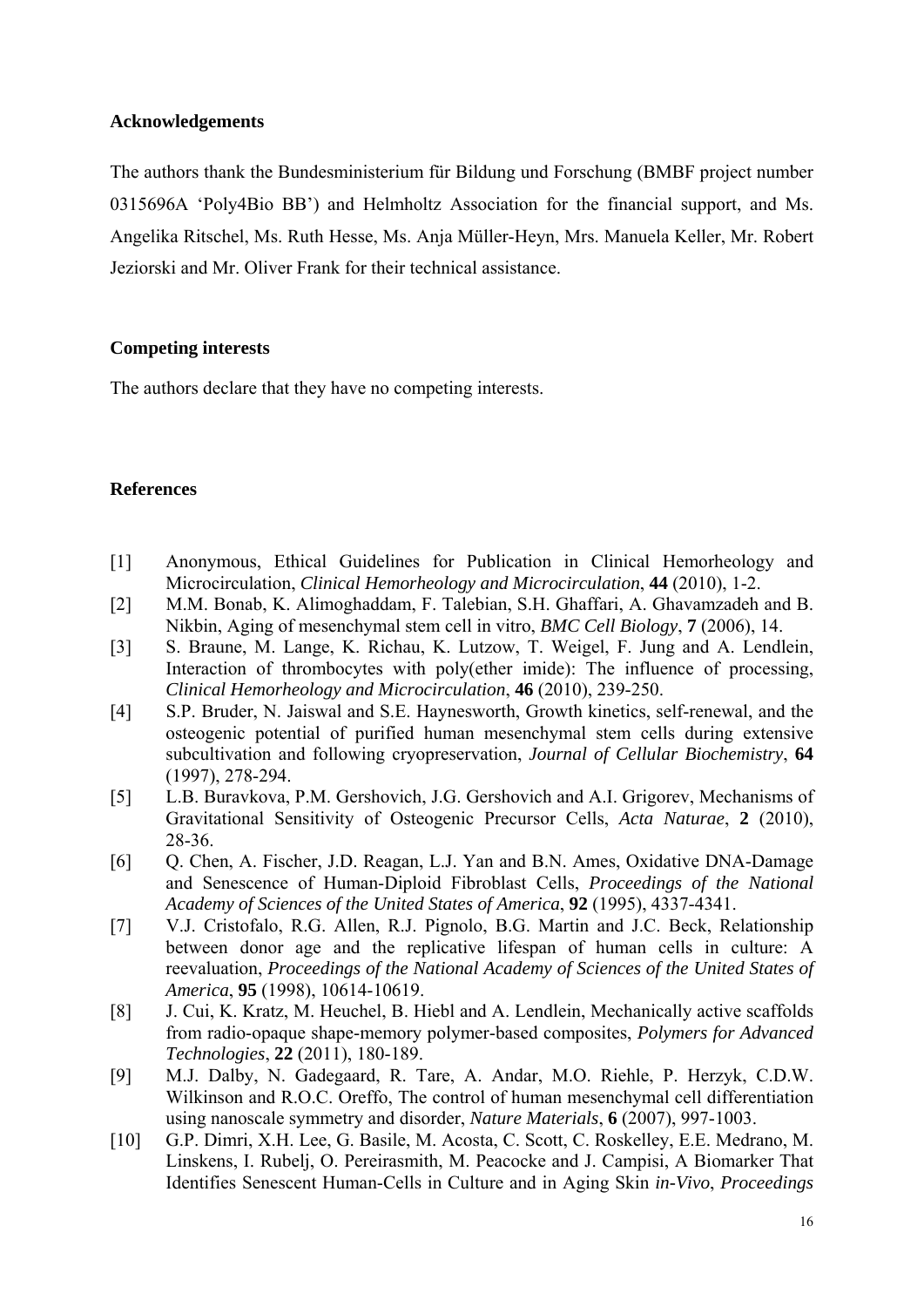*of the National Academy of Sciences of the United States of America*, **92** (1995), 9363-9367.

- [11] D. Docheva, C. Popov, W. Mutschler and M. Schieker, Human mesenchymal stem cells in contact with their environment: Surface characteristics and the integrin system, *Journal of Cellular and Molecular Medicine*, **11** (2007), 21-38.
- [12] G. Duque, M. Macoritto and R. Kremer, 1,25(OH)2D3 inhibits bone marrow adipogenesis in senescence accelerated mice (SAM-P/6) by decreasing the expression of peroxisome proliferator-activated receptor gamma 2 (PPARgamma2), *Exp Gerontol*, **39** (2004), 333-338.
- [13] A.J. Engler, S. Sen, H.L. Sweeney and D.E. Discher, Matrix elasticity directs stem cell lineage specification, *Cell*, **126** (2006), 677-689.
- [14] D. Furlani, W.Z. Li, E. Pittermann, C. Klopsch, L. Wang, A. Knopp, P. Jungebluth, E. Thedinga, C. Havenstein, I. Westien, M. Ugurlucan, R.K. Li, N. Ma and G. Steinhoff, A Transformed Cell Population Derived From Cultured Mesenchymal Stem Cells Has no Functional Effect After Transplantation Into the Injured Heart, *Cell Transplantation*, **18** (2009), 319-331.
- [15] S. Gehmert, S. Gehmert, M. Hidayat, M. Sultan, A. Berner, S. Klein, J. Zellner, M. Müller and L. Prantl, Angiogenesis: The role of PDGF-BB on adipose-tissue derived stem cells (ASCs). *Clinical Hemorheology and Microcirculation*. **48** (2011), 5-13.
- [16] S. Gehmert, S. Gehmert, X. Bai, S. Klein, O. Ortmann and L. Prantl, Limitation of *in vivo* models investigating angiogenesis in breast cancer, *Clinical Hemorheology and Microcirculation*, **49** (2011), 519-526.
- [17] L. Hayflick and P.S. Moorhead, The serial cultivation of human diploid cell strains, *Exp Cell Res*, **25** (1961), 585-621.
- [18] B. Hiebl, K. Lutzow, M. Lange, F. Jung, B. Seifert, F. Klein, T. Weigel, K. Kratz and A. Lendlein, Cytocompatibility testing of cell culture modules fabricated from specific candidate biomaterials using injection molding, *Journal of Biotechnology*, **148** (2010), 76-82.
- [19] N. Huebsch, P.R. Arany, A.S. Mao, D. Shvartsman, O.A. Ali, S.A. Bencherif, J. Rivera-Feliciano and D.J. Mooney, Harnessing traction-mediated manipulation of the cell/matrix interface to control stem-cell fate, *Nature Materials*, **9** (2010), 518-526.
- [20] R. Izadpanah, D. Kaushal, C. Kriedt, F. Tsien, B. Patel, J. Dufour and B.A. Bunnell, Long-term *in vitro* expansion alters the biology of adult mesenchymal stem cells, *Cancer Research*, **68** (2008), 4229-4238.
- [21] S.H. Kim, B.M. Lee, S.K. Min, S.U. Song, J.H. Cho, K. Cho and H.S. Shin, Modulation of the heterogeneous senescence of human mesenchymal stem cells on chemically-modified surfaces, *Colloids and Surfaces B-Biointerfaces*, **90** (2012), 36-40.
- [22] K.P. Kommareddy, C. Lange, M. Rumpler, J.W.C. Dunlop, I. Manjubala, J. Cui, K. Kratz, A. Lendlein and P. Fratzl, Two stages in three-dimensional *in vitro* growth of tissue generated by osteoblastlike cells, *Biointerphases*, **5** (2010), 45-52.
- [23] K.C. Kregel and H.J. Zhang, An integrated view of oxidative stress in aging: Basic mechanisms, functional effects, and pathological considerations, *American Journal of Physiology-Regulatory Integrative and Comparative Physiology*, **292** (2007), R18-R36.
- [24] M. Lange, S. Braune, K. Luetzow, K. Richau, N. Scharnagl, M. Weinhart, A.T. Neffe, F. Jung, R. Haag and A. Lendlein, Surface Functionalization of Poly(ether imide) Membranes with Linear, Methylated Oligoglycerols for Reducing Thrombogenicity, *Macromolecular Rapid Communications*, (2012), 1487-1492.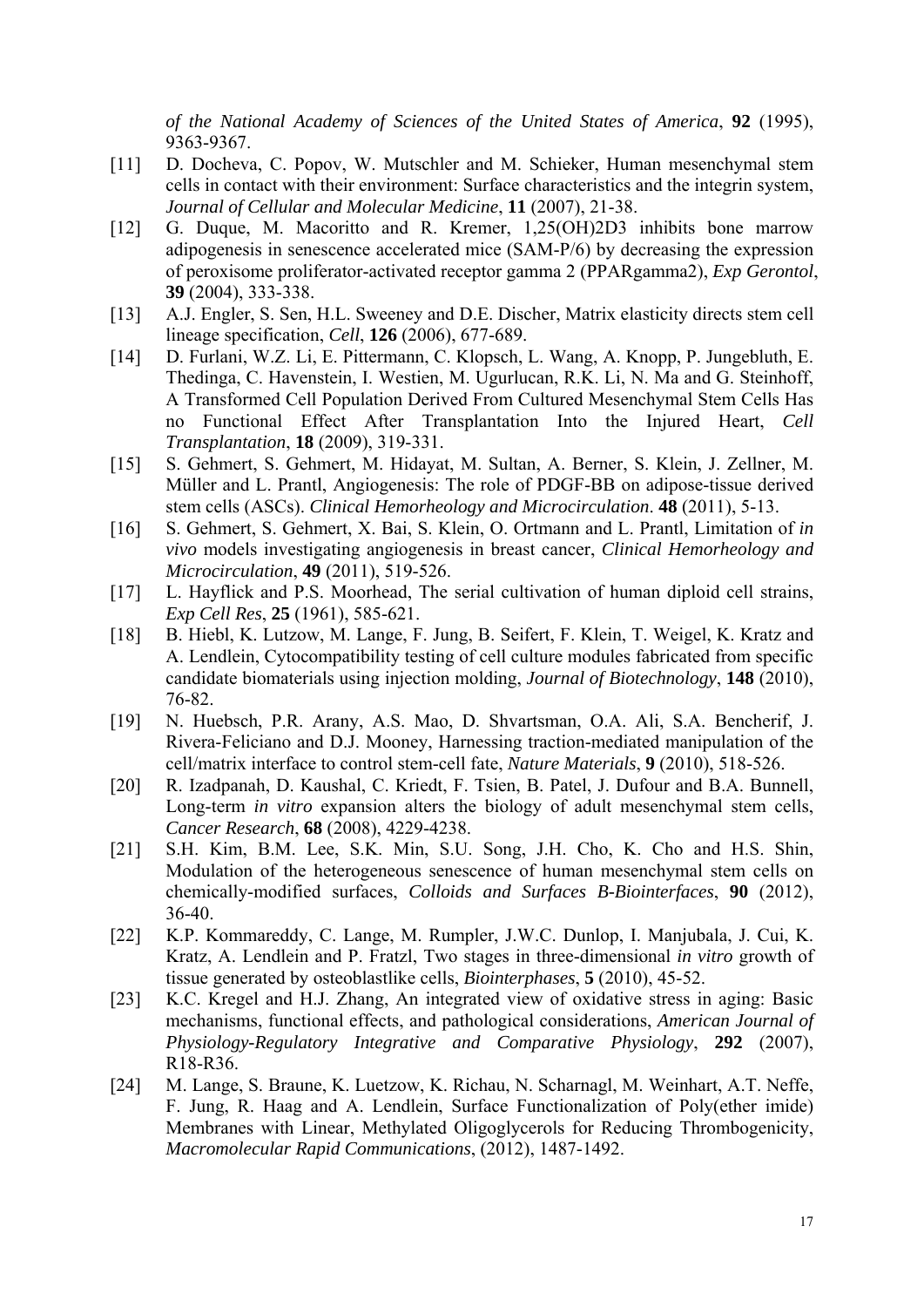- [25] A. Lendlein, M. Behl, B. Hiebl and C. Wischke, Shape-memory polymers as a technology platform for biomedical applications, *Expert Review of Medical Devices*, **7** (2010), 357-379.
- [26] W. Li, N. Ma, L.L. Ong, C. Nesselmann, C. Klopsch, Y. Ladilov, D. Furlani, C. Piechaczek, J.M. Moebius, K. Lutzow, A. Lendlein, C. Stamm, R.K. Li and G. Steinhoff, Bcl-2 engineered MSCs inhibited apoptosis and improved heart function, *Stem Cells*, **25** (2007), 2118-2127.
- [27] P.J. Lou, M.Y. Chiu, C.C. Chou, B.W. Liao and T.H. Young, The effect of poly (ethylene-co-vinyl alcohol) on senescence-associated alterations of human dermal fibroblasts, *Biomaterials*, **31** (2010), 1568-1577.
- [28] A.M. Mackay, S.C. Beck, J.M. Murphy, F.P. Barry, C.O. Chichester and M.F. Pittenger, Chondrogenic differentiation of cultured human mesenchymal stem cells from marrow, *Tissue Engineering*, **4** (1998), 415-428.
- [29] K. Mareschi, I. Ferrero, D. Rustichelli, S. Aschero, L. Gammaitoni, M. Aglietta, E. Madon and F. Fagioli, Expansion of mesenchymal stem cells isolated from pediatric and adult donor bone marrow, *Journal of Cellular Biochemistry*, **97** (2006), 744-754.
- [30] K. Masutomi, E.Y. Yu, S. Khurts, I. Ben-Porath, J.L. Currier, G.B. Metz, M.W. Brooks, S. Kaneko, S. Murakami, J.A. DeCaprio, R.A. Weinberg, S.A. Stewart and W.C. Hahn, Telomerase maintains telomere structure in normal human cells, *Cell*, **114** (2003), 241-253.
- [31] R. McBeath, D.M. Pirone, C.M. Nelson, K. Bhadriraju and C.S. Chen, Cell shape, cytoskeletal tension, and RhoA regulate stem cell lineage commitment, *Developmental Cell*, **6** (2004), 483-495.
- [32] R.J. McMurray, N. Gadegaard, P.M. Tsimbouri, K.V. Burgess, L.E. McNamara, R. Tare, K. Murawski, E. Kingham, R.O.C. Oreffo and M.J. Dalby, Nanoscale surfaces for the long-term maintenance of mesenchymal stem cell phenotype and multipotency, *Nature Materials*, **10** (2011), 637-644.
- [33] E.J. Moerman, K. Teng, D.A. Lipschitz and B. Lecka-Czernik, Aging activates adipogenic and suppresses osteogenic programs in mesenchymal marrow stroma/stem cells: The role of PPAR-gamma2 transcription factor and TGF-beta/BMP signaling pathways, *Aging Cell*, **3** (2004), 379-389.
- [34] C. Nesselmann, N. Ma, K. Bieback, W. Wagner, A. Ho, Y.T. Konttinen, H. Zhang, M.E. Hinescu and G. Steinhoff, Mesenchymal stem cells and cardiac repair, *Journal of Cellular and Molecular Medicine*, **12** (2008), 1795-1810.
- [35] C. Nombela-Arrieta, J. Ritz and L.E. Silberstein, The elusive nature and function of mesenchymal stem cells, *Nature Reviews Molecular Cell Biology*, **12** (2011), 126-131.
- [36] L. Ou, W. Li, Y. Liu, Y. Zhang, S. Jie, D. Kong, G. Steinhoff and N. Ma, Animal models of cardiac disease and stem cell therapy, *The Open Cardiovascular Medicine Journal*, **4** (2010), 231-239.
- [37] B.F. Pierce, E. Pittermann, N. Ma, T. Gebauer, A.T. Neffe, M. Holscher, F. Jung and A. Lendlein, Viability of Human Mesenchymal Stem Cells Seeded on Crosslinked Entropy-Elastic Gelatin-Based Hydrogels, *Macromolecular Bioscience*, **12** (2012), 312-321.
- [38] M.F. Pittenger, A.M. Mackay, S.C. Beck, R.K. Jaiswal, R. Douglas, J.D. Mosca, M.A. Moorman, D.W. Simonetti, S. Craig and D.R. Marshak, Multilineage potential of adult human mesenchymal stem cells, *Science*, **284** (1999), 143-147.
- [39] K. Stenderup, J. Justesen, C. Clausen and M. Kassem, Aging is associated with decreased maximal life span and accelerated senescence of bone marrow stromal cells, *Bone*, **33** (2003), 919-926.